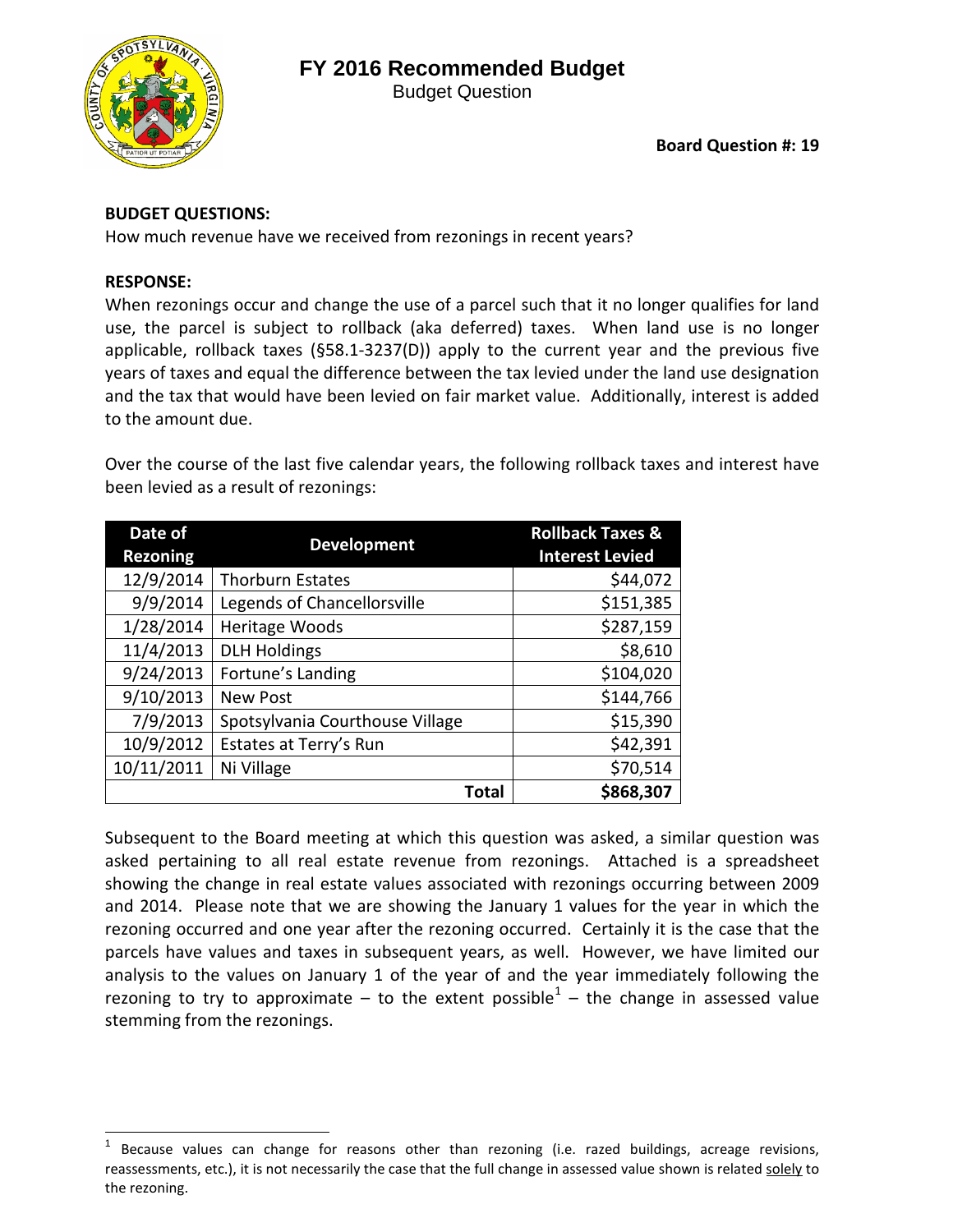| 2014 REZONINGS                                                                |                                                                                        |                                                                |                                                            |              | <b>Total AV</b> |    | <b>Total AV</b> |    | Change in            |            | Change in   |                                                                |
|-------------------------------------------------------------------------------|----------------------------------------------------------------------------------------|----------------------------------------------------------------|------------------------------------------------------------|--------------|-----------------|----|-----------------|----|----------------------|------------|-------------|----------------------------------------------------------------|
| <b>CASE No</b>                                                                | <b>APPROVED</b>                                                                        | <b>PROJECT</b>                                                 | <b>Map Numbers (before and after)</b>                      |              | 1/1/2014        |    | 1/1/2015        |    | Value                |            | Taxes*      | <b>Notes</b>                                                   |
| R13-0009                                                                      | 1/14/2014                                                                              | VILLAS @ HARRISON CROSSING                                     | 12-A-31, 32: 12A3--C2, D                                   | \$           | $865,600$ \$    |    | 865,600 \$      |    | $\sim$               | $\vert$ \$ | $\sim$      | multiple parcels                                               |
|                                                                               |                                                                                        |                                                                |                                                            |              |                 |    |                 |    |                      |            |             |                                                                |
| R12-0005                                                                      | 1/28/2014                                                                              | <b>HERITAGE WOODS</b>                                          | 35-A-70, 77: 49-A-28B, 28C, 29A, 30, 31: 49-7-11A, 14   \$ |              | 6,122,400       | \$ | $6,038,700$ \$  |    | $(83,700)$ \$        |            | (720)       | multiple parcels                                               |
|                                                                               |                                                                                        |                                                                |                                                            |              |                 |    |                 |    |                      |            |             |                                                                |
| R13-0010                                                                      | 2/25/2014                                                                              | <b>DOLLAR GENERAL</b>                                          | 22-A-88-                                                   | \$           | 175,200 \$      |    | $579,000$ \$    |    | $403,800$ \$         |            | 3,473       | subdivided after rezoning (before Jan 1st)                     |
| R13-0014                                                                      | 6/24/2014                                                                              | NI RIVER                                                       | 34-14--A, 34-A-41B                                         | \$           | $2,321,200$ \$  |    | 1,819,900 \$    |    | $(501, 300)$ \$      |            |             | (4,311) multiple parcels 34-14--A, B, C. remapped now 34-A-41B |
|                                                                               |                                                                                        |                                                                |                                                            |              |                 |    |                 |    |                      |            |             |                                                                |
| R13-0015                                                                      | 6/24/2014                                                                              | SOUTHPOINT LANDING                                             | 35-15-4D, 5                                                | \$           | 7,181,500       | \$ | $7,181,500$ \$  |    | $\sim$               | \$         | $\sim$      | multiple parcels                                               |
|                                                                               |                                                                                        |                                                                |                                                            |              |                 |    |                 |    |                      |            |             |                                                                |
| R14-0004                                                                      | 9/9/2014                                                                               | <b>BENCHMARK</b>                                               | 37A4-17, 21, 21A, 22, 23, 24R                              | \$           | $1,389,600$ \$  |    | 1,398,300 \$    |    | $8,700$ \$           |            | 75          | multiple parcels                                               |
|                                                                               |                                                                                        |                                                                |                                                            |              |                 |    |                 |    |                      |            |             |                                                                |
| R14-0006                                                                      | 9/9/2014                                                                               | LEGENDS OF CHANCELLORSVILLE                                    | $9 - A - 107$                                              | \$           | 2,678,500       | \$ | $3,371,300$ \$  |    | 692,800 \$           |            | 5,958       |                                                                |
|                                                                               |                                                                                        |                                                                |                                                            |              |                 |    |                 |    |                      |            |             |                                                                |
| R14-0001                                                                      | 10/14/2014                                                                             | <b>PROSTHETICS</b>                                             | 24C4-8-                                                    | $\zeta$      | $92,400$ \$     |    | 101,700 \$      |    | $9,300$ \$           |            | 80          |                                                                |
|                                                                               |                                                                                        |                                                                |                                                            |              |                 |    |                 |    |                      |            |             |                                                                |
| R14-0005                                                                      | 10/28/2014                                                                             | SPOTSWOOD CHURCH                                               | 24E several                                                | \$           | $8,710,000$ \$  |    | $9,260,700$ \$  |    | 550,700              |            | $<$ \$2,000 | multiple parcels                                               |
|                                                                               |                                                                                        |                                                                |                                                            |              |                 |    |                 |    |                      |            |             |                                                                |
| R14-0007                                                                      | 12/9/2014                                                                              | WHEATLAND                                                      | 37-A-56-                                                   | \$           | $860,900$ \$    |    | 579,700 \$      |    | $(281, 200)$ \$      |            | (2, 418)    |                                                                |
|                                                                               |                                                                                        |                                                                |                                                            |              |                 |    |                 |    |                      |            |             |                                                                |
| R14-0008                                                                      | 12/9/2014                                                                              | THORBURN ESTATES                                               | 21-A-60F, 60G, 95                                          | $\zeta$      | 832,200 \$      |    | 832,200 \$      |    | $\sim$<br>799,100 \$ | \$         |             | multiple parcels                                               |
|                                                                               | CY 2014 Total<br>\$<br>Assumes the CY 2015 tax rate is set at the current \$0.86 rate. |                                                                |                                                            |              |                 |    |                 |    |                      |            | 2,136       |                                                                |
|                                                                               |                                                                                        | Estimated as some parcels owned by the church are not taxable. |                                                            |              |                 |    |                 |    |                      |            |             |                                                                |
|                                                                               |                                                                                        |                                                                |                                                            |              |                 |    |                 |    |                      |            |             |                                                                |
| 2013 REZONINGS                                                                |                                                                                        |                                                                |                                                            |              |                 |    |                 |    | Change in            |            | Change in   |                                                                |
| <b>CASE No</b>                                                                | <b>APPROVED</b>                                                                        | <b>PROJECT</b>                                                 | Map Numbers (before and after)                             |              | 1/1/2013        |    | 1/1/2014        |    | Value                |            | Taxes*      | <b>Notes</b>                                                   |
| R12-0004                                                                      | 3/12/2013                                                                              | Creekside                                                      | 35-A-106                                                   | \$           | $304,900$ \$    |    | 466,300 \$      |    | $161,400$ \$         |            | 1,327       |                                                                |
|                                                                               |                                                                                        |                                                                |                                                            |              |                 |    |                 |    |                      |            |             |                                                                |
| R13-0002                                                                      | 5/28/2013                                                                              | Dominion Raceway                                               | $63 - 5 - A$                                               | $\mathsf{S}$ | 480,200 \$      |    | 2,767,200 \$    |    | $2,287,000$ \$       |            | 19,572      | multiple parcels, remapped                                     |
|                                                                               |                                                                                        |                                                                |                                                            |              |                 |    |                 |    |                      |            |             |                                                                |
| R13-0004                                                                      | 7/9/2013                                                                               | Spotsylvania Courthouse Village                                | Several                                                    | \$           | 16,540,900 \$   |    | 17,715,500 \$   |    | $1,174,600$ \$       |            | 6,793       | multiple parcels, remapped                                     |
|                                                                               |                                                                                        |                                                                |                                                            |              |                 |    |                 |    |                      |            |             |                                                                |
| R11-0004                                                                      | 8/13/2013                                                                              | <b>Crossroads Station</b>                                      | 37-A-41A, 37-9-6B                                          | \$           | 4,223,200       | \$ | 5,906,300 \$    |    | $1,683,100$ \$       |            | 13,630      | multiple parcels, remapped                                     |
|                                                                               |                                                                                        |                                                                |                                                            |              |                 |    |                 |    |                      |            |             |                                                                |
| R13-0003                                                                      | 9/10/2013                                                                              | New Post                                                       | 38-2- several                                              | \$           | 2,495,800       | \$ | 5,078,300 \$    |    | $2,582,500$ \$       |            | 21,710      | multiple parcels, lot line adjustments                         |
|                                                                               |                                                                                        |                                                                |                                                            |              |                 |    |                 |    |                      |            |             |                                                                |
| R13-0005                                                                      | 9/24/2013                                                                              | Fortune's Landing                                              | 20-A-87-                                                   | \$           | $3,136,800$ \$  |    | 4,235,700       | -S | 1,098,900 \$         |            | 8,823       |                                                                |
| R13-0007                                                                      | 11/14/2013                                                                             | <b>DLH Holdings</b>                                            | 22-A-171-                                                  | \$           | 125,300         | \$ | $2,291,000$ \$  |    | $2,165,700$ \$       |            | 18,600      |                                                                |
|                                                                               |                                                                                        |                                                                |                                                            |              |                 |    |                 |    |                      |            |             |                                                                |
| R13-0011                                                                      | 11/14/2013                                                                             | <b>Central Va Housing Coalition</b>                            | Several                                                    | \$           | $641,700$ \$    |    | 899,700 \$      |    | $258,000$ \$         |            | 2,090       | multiple parcels, remapped                                     |
|                                                                               |                                                                                        |                                                                |                                                            |              |                 |    |                 |    |                      |            |             |                                                                |
| R13-0012                                                                      | 12/10/2013                                                                             | Cosner East Apt II                                             | $36-21 - A$                                                | \$           | $4,247,500$ \$  |    | $7,715,900$ \$  |    | $3,468,400$ \$       |            | 28,979      | remapped, also created 36-21--A6                               |
|                                                                               |                                                                                        |                                                                | CY 2013 Total                                              |              |                 |    |                 |    | \$14,879,600\$       |            | 121,525     |                                                                |
| *Change includes the \$0.02 decrease in the tax rate from CY 2013 to CY 2014. |                                                                                        |                                                                |                                                            |              |                 |    |                 |    |                      |            |             |                                                                |
|                                                                               |                                                                                        |                                                                |                                                            |              |                 |    |                 |    |                      |            |             |                                                                |